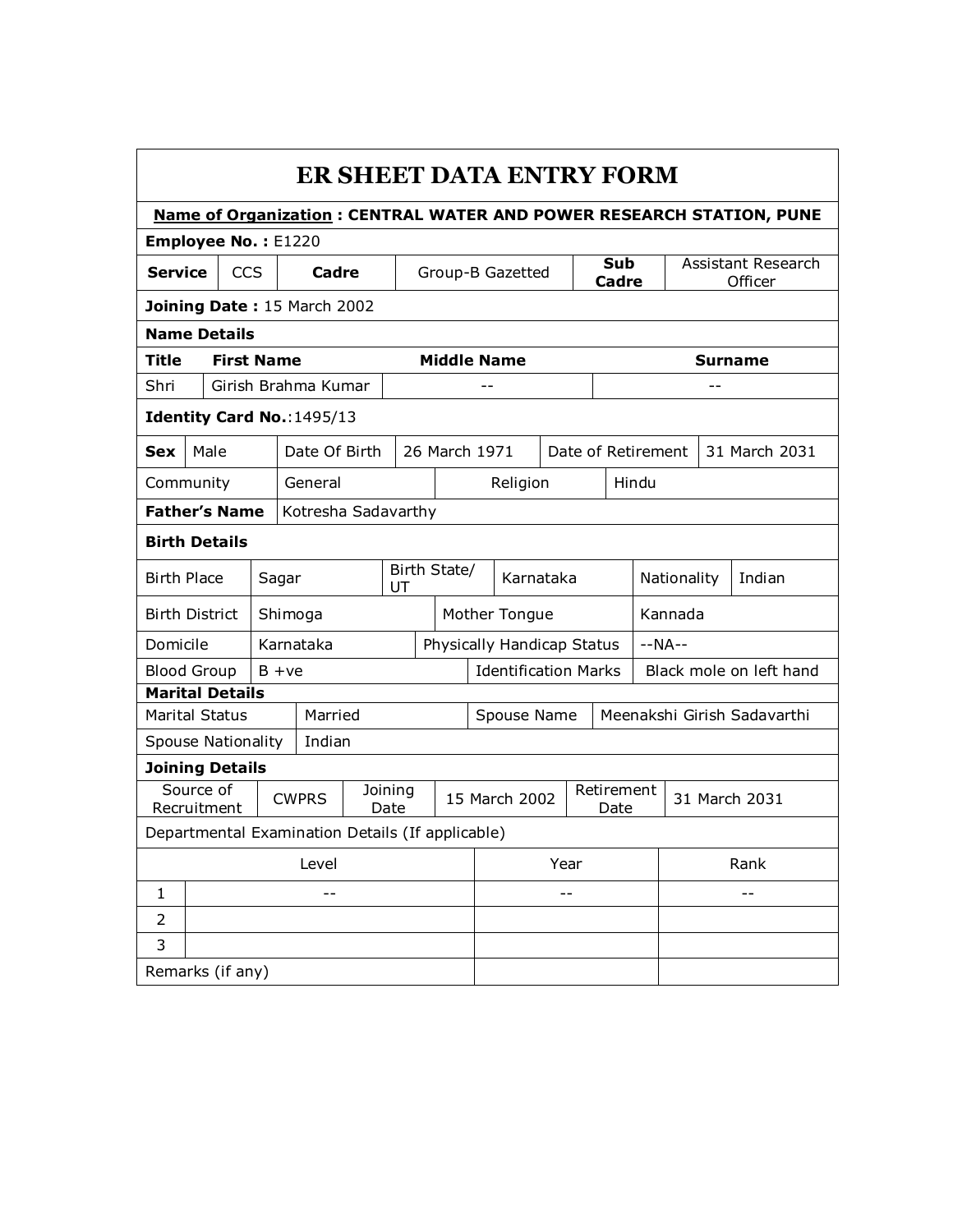| Languages known            |                  |         |      |  |       |  |       |  |
|----------------------------|------------------|---------|------|--|-------|--|-------|--|
|                            | Name of Language |         | Read |  | Write |  | Speak |  |
| Indian Languages Known     | $\mathbf{1}$     | Kannada |      |  |       |  |       |  |
|                            |                  | English |      |  |       |  |       |  |
|                            | 3                | Hindi   |      |  |       |  |       |  |
| Foreign Languages<br>Known |                  |         |      |  |       |  |       |  |
| っ                          |                  |         |      |  |       |  |       |  |
| 3                          |                  |         |      |  |       |  |       |  |

Details of deputation (if applicable)

|    | time in parent office |               |       |      |
|----|-----------------------|---------------|-------|------|
|    |                       | (selected for | Since | From |
|    |                       | deputation    |       |      |
| -- | --                    | --            | --    | --   |

Details of Foreign Visit

| SI.<br>No. | Place of Visit | Date of<br>visit | Post held at<br>that time | Whether it<br>is a<br>personal or<br>official visit | Details of visit |
|------------|----------------|------------------|---------------------------|-----------------------------------------------------|------------------|
| $- -$      | --             | $- -$            | --                        | --                                                  | --               |

Transfer/Posting Detail (if applicable)

| Place | Period of posting |       |  |  |  |  |
|-------|-------------------|-------|--|--|--|--|
|       | Since             | Trom  |  |  |  |  |
| $- -$ | $- -$             | $- -$ |  |  |  |  |

| Qualification (Use extra photocopy sheets for multi qualifications, experience, training, awards details)                 |       |                         |                            |                  |                |                   |               |                  |  |  |
|---------------------------------------------------------------------------------------------------------------------------|-------|-------------------------|----------------------------|------------------|----------------|-------------------|---------------|------------------|--|--|
| Qualification                                                                                                             |       | Discipline              |                            |                  |                | Specialization 1  |               |                  |  |  |
| <b>BE</b>                                                                                                                 |       |                         | Civil Engineering          |                  |                |                   | General       |                  |  |  |
| Year                                                                                                                      |       | Division                |                            |                  | CGPA / % Marks |                   |               | Specialization 2 |  |  |
| 1996                                                                                                                      |       | Distinction             |                            |                  | 78.3%          |                   |               |                  |  |  |
| Institution                                                                                                               |       |                         | University                 |                  | Place          |                   |               | Country          |  |  |
| Bapuji institute of<br>Engineering &<br>Technology                                                                        |       | Kuvempu univerisity     |                            |                  | Davanagere     |                   |               | India            |  |  |
| <b>Experience</b>                                                                                                         |       |                         |                            |                  |                |                   |               |                  |  |  |
| Type of Posting                                                                                                           | Level |                         |                            |                  |                |                   |               |                  |  |  |
| Regular                                                                                                                   |       | Group B, Gazetted       |                            |                  |                |                   |               |                  |  |  |
| Designation                                                                                                               |       | <b>Present Position</b> |                            |                  |                |                   |               |                  |  |  |
| Assistant Research Officer                                                                                                |       |                         | Assistant Research Officer |                  |                |                   |               |                  |  |  |
| Ministry                                                                                                                  |       |                         | Department                 |                  |                |                   |               |                  |  |  |
| MoWR, RD & GR                                                                                                             |       |                         | Ports & Harbours division  |                  |                |                   |               |                  |  |  |
| Office                                                                                                                    |       |                         | Place                      |                  |                |                   |               |                  |  |  |
| <b>CWPRS</b>                                                                                                              |       |                         | Khadakwasla, Pune -411024  |                  |                |                   |               |                  |  |  |
| <b>Experience Subject</b>                                                                                                 |       |                         |                            |                  |                | Period of Posting |               |                  |  |  |
| Major                                                                                                                     |       |                         | Minor                      |                  |                | From              | To            |                  |  |  |
| Coastal Engineering                                                                                                       |       |                         |                            | Ports & Harbours |                |                   | 15 March 2002 | Till date        |  |  |
| Note:-Refer the Annexure to fill above Major, Minor Subjects and below given training subject<br>(minimum 1 week & above) |       |                         |                            |                  |                |                   |               |                  |  |  |